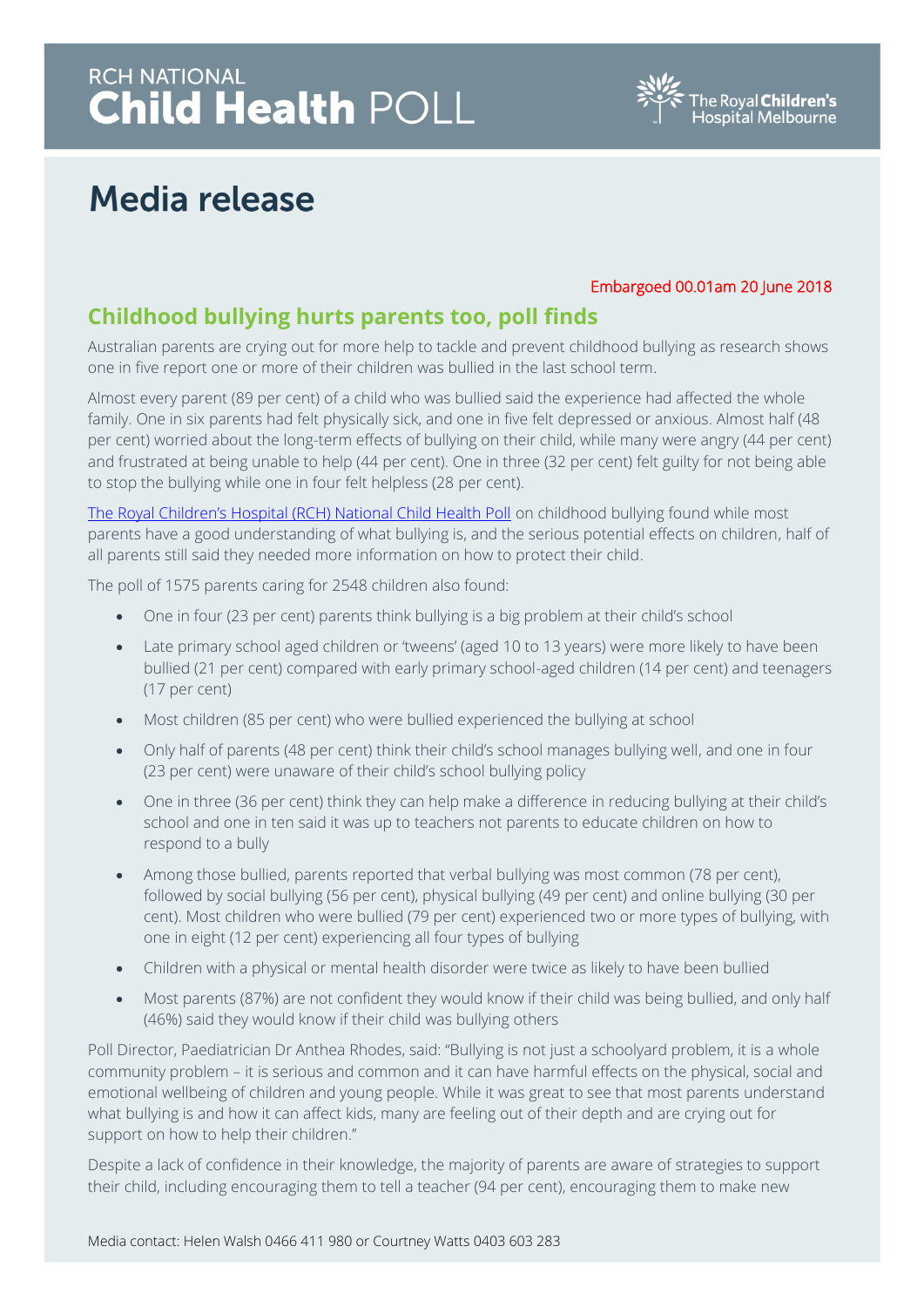# RCH NATIONAL<br>**Child Health** POLL



## **Media release**

friends (76 per cent), encouraging them to tell the bully to stop (77 per cent) and to seek help from other children (51 per cent).

"However, only half of parents spoke to their kids last school term about bullying or what to do if they saw someone being bullied. Parents are telling us they need help to have these conversations,'' Dr Rhodes said.

"Of concern, some of the actions parents said they would use to try and deal with bullying are considered less productive, and could actually aggravate bullying situations. For example, more than half of parents (56 per cent) said they would directly approach the parent or carer of the child doing the bullying, and a third (36 per cent) said they would be likely to directly approach the child doing the bullying.

"One in three parents (32 per cent) said they would keep their child home from school for a break from the bullying, which ultimately does not help deal with the problem and can further socially isolate the child."

When it comes to online bullying, the poll found:

- Among those parents who reported that their child had experienced bullying in the past school term, one in three said the bullying had happened online
- Most parents (55 per cent) are not confident they could tell if their child was being bullied online
- Almost all (93 per cent) teenagers have access to online communication, yet one in six (17 per cent) parents have not spoken with their teen about how to protect themselves and others from cyberbullying

Dr Rhodes said: "Nearly half (49 per cent) of parents said they would stop their child using social media and 35 per cent said they would ban mobile phones if they were experiencing cyberbullying. But research shows children are likely to find other ways to access online communication if their parents ban them from it at home, and that they will be less likely to talk to their parents about what they are doing online as they fear getting in trouble.

"Parents need to keep communication lines open so their child is more likely to share concerns with them. They can help protect their child by talking with them regularly and helping them to understand how to navigate online worlds safely."

Dr Rhodes also advised parents to get help and support for themselves.

"Bullying can be emotionally draining and can bring out a parent's own past experiences. It's important to reach out for support. Schools are a good source of help, as well as government websites and the eSafety Commissioner's office. Seeking help from their own GP or counsellor can also help parents support their child," Dr Rhodes said.

#### Note - Please include the following with your reports:

*If you or someone you know needs help call Lifeline on 13 11 14 or Beyond Blue on 1300 22 4636.*